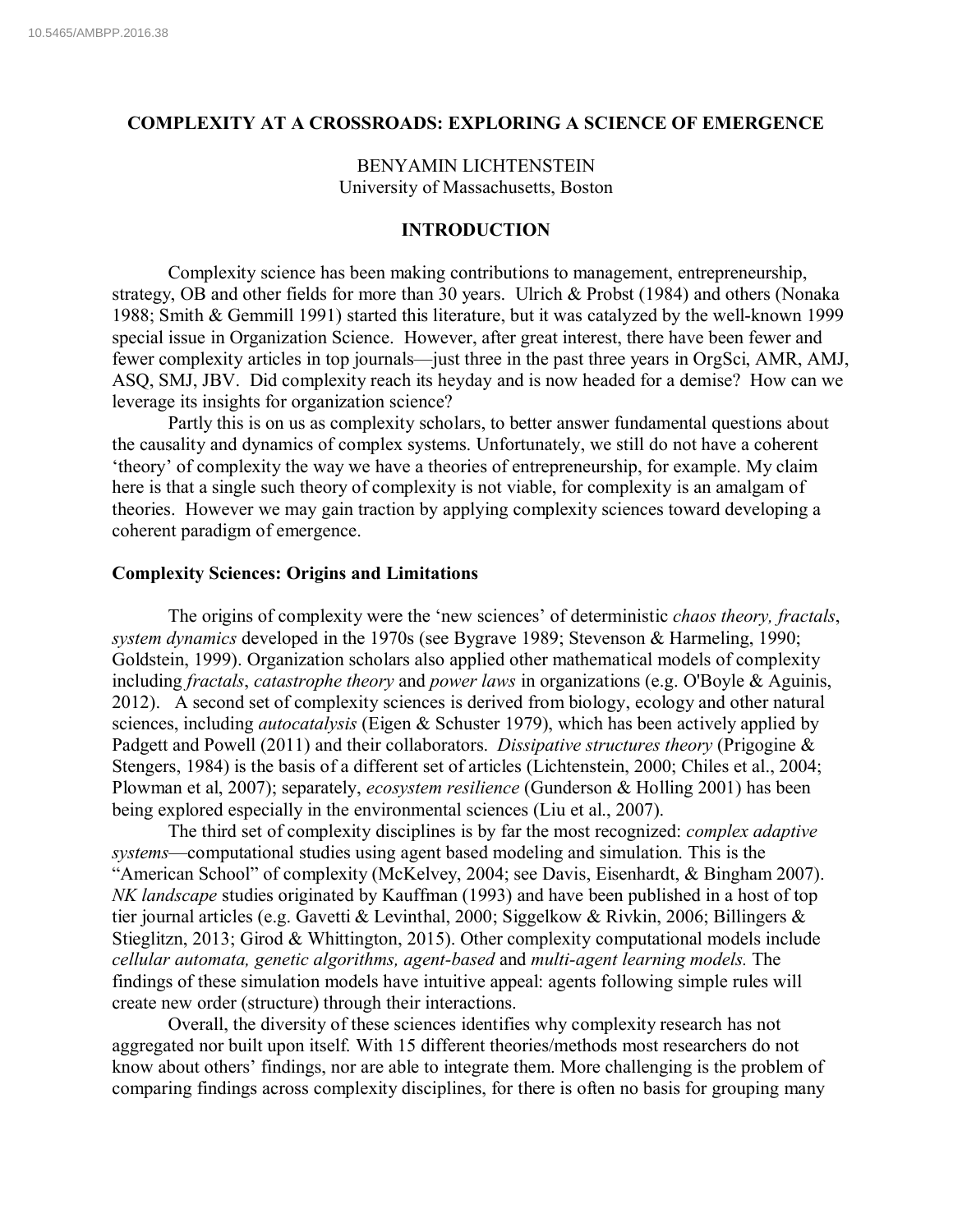of the outcomes. For this reason most of the summaries of the field are organized into three general segments or categories; see Maguire et al (2006), Kozlowski et al., (2013).

However, across all these differences in complexity science there is one very important commonality: They all explore emergence *–* the creation of order in dynamic systems (Goldstein, 2000; McKelvey, 2001). Emergence is the reason-d'etre of the complexity sciences, each of which identifies and explains emerging order in a unique way, whether the emergence of agentbased structures, the emergence of new ventures, or the emergence of macro-level schema and technology. Equally important, a host of emergence papers have been recently published, creating a stronger basis for the integration. Emergence is the phenomenon/a of interest; complexity science provides tools for understanding emergent processes and outcomes. Thus, we begin to explore a discipline of emergence.

### **Moving Toward a Discipline (Science) of Emergence**

In examining emergence as a discipline or worldview, we should start by focusing on emergence within organization studies, especially in the subfields of organizational behavior, entrepreneurship, organizational management theory, business policy and strategy, technology and innovation management, and organizational development and change—although virtually all fields have access points to emergence. Importantly, note the many levels of analysis that emergence has examined. For example, scholars have explored emergence of cognitive development, of leadership interactions, and of teams—within the individual, across agents, and at the group level. As well, a host of studies have studied emergence of organizations (e.g. Brush, Manolova, & Edelman, 2008), and new products. Within organizations, emergence has been examined in terms of human capital, design, and values (e.g. Gehman, Trevino, & Garud, 2013), and innovation researchers have examined the emergence of technologies and new inventions. At the macro level, researchers have explored emergent collaborations and the creation of new fields, schema, industries and institutions (e.g. Lawrence, Hardy, & Phillips, 2002; Purdy & Gray, 2009; Dew, Reed, Sarasvathy, & Wiltbank, 2011; Fiol & Romanelli, 2012). As a whole, emergence incorporates virtually all units-of-analysis studied by management scholars, from individual behavior to teams to companies to innovations to alliances to markets/schema to global institutions.

At the same time, these levels (micro-organizational-macro) are themselves an incomplete picture of emergence as a science. Researchers have examined emergence phenomena using every discipline of the natural sciences, For example in physics, Haken (1977) showed how the emergence of self-organized coherence in energy would create a much more powerful beam of light. In biochemistry, Eigen & Schuster (1979) explained the emergence of mutually reinforcing feedback loops that drive key biochemical processes, as *autocatalysis.* In biology Margulis (1971) identified the emergence of mitochondria in the cell, through *symbiogenesis*. Other insights have been gained in cross-level analyses, especially by Sawyer (2002, 2005), Corning (1983), and contributors to Clayton & Davies (2006). In combination, this rich scholarship has the potential to generate a coherent field of emergence studies.

Overall my goal is to shift attention onto emergence phenomena—emergence as a phenomenon. This shift generates two initial questions about defining emergence, which I examine next. Should emergence be seen as a process or as an outcome? And, what causes emergence—what drives emergent order?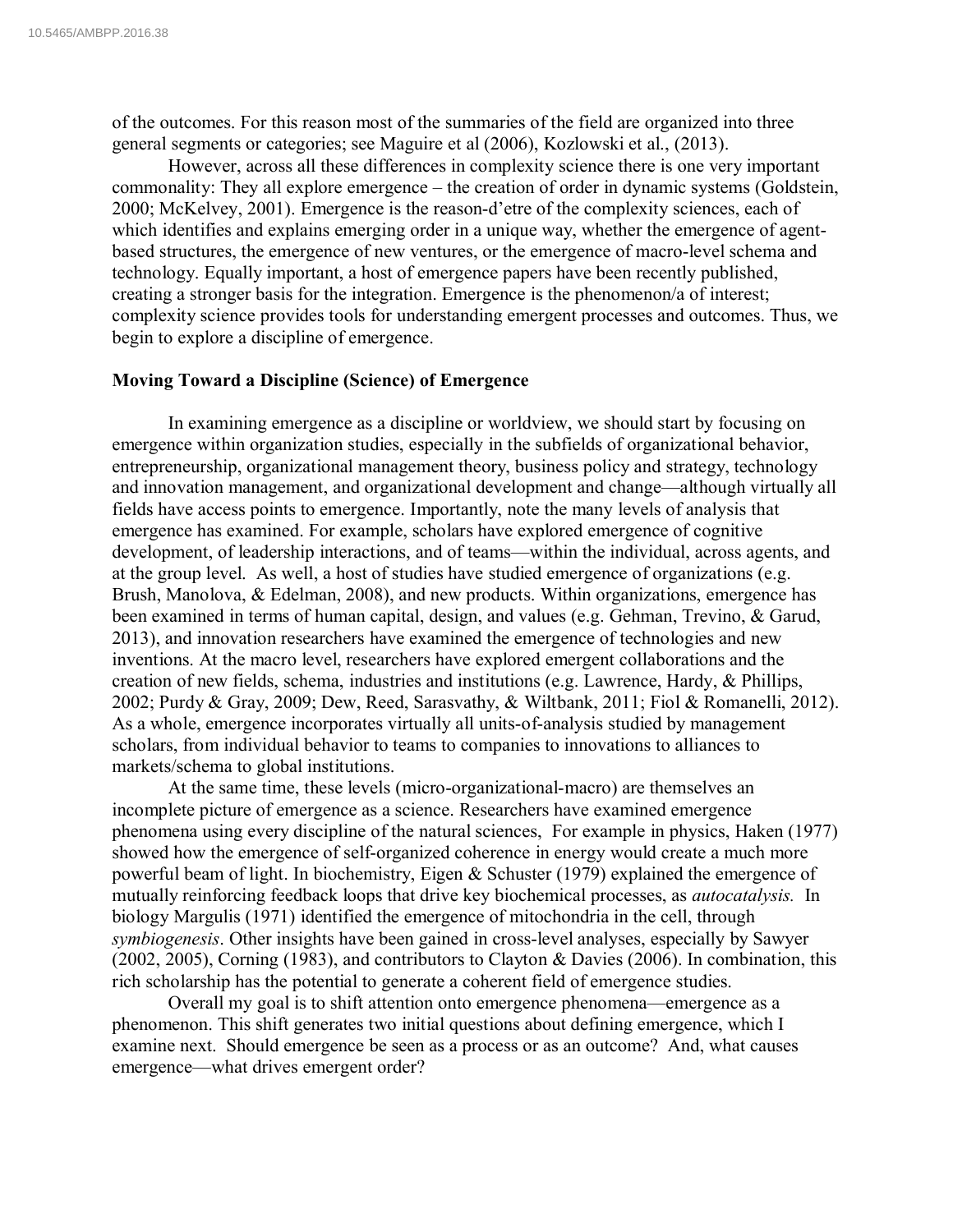### **Defining Emergence: Outcome vs. Process**

Organizational scholars hold two divergent views about what emergence entails. In one, emergence produces in an outcome—emergence yields something tangible. For example, Fulmer & Ostroff (2015) define emergence as: "…a higher-level 'whole' that is formed from the individual 'parts' in the system. …A new pattern or form emerge[s] as a collective, higher-level phenomenon." In this view, emergence refers to a tangible, perceptible outcome—an emergent. In organization science emergents have included a new company, a new technology, a new product, a new set of values or goals, a new sector, and so on. Scholars using this frame examine the ontological presence of the emergent, measuring specific outcomes in social systems (Goldstein, 2000; Sawyer, 2005), and the dynamics which bring that emergent into form.

The alternative view is equally compelling: Scholars see emergence as a continuous process of organizational becoming (Tsoukas & Chia, 2002). Social entities are consistently emerging, each one constantly (re)making itself over time. Researchers have exemplified this lens through studies of continuous morphing (Rindova & Kotha, 2001), emerging design (Garud et al., 2006), and qualities that lead to collective identity (Fiol & Romanelli, 2012). Garud and his colleagues have done the most to understand process in the relational and temporal aspects of emergence (e.g. Garud, Gehman, & Guiliani, 2014). This view of emergence as an ongoing accomplishment eschews attempts to fix an 'outcome' at any given point. There are no emergents in this definition of emergence, as they are not necessary for explaining emergence processes.

These two divergent views are both necessary for a complete understanding of emergence. We see emergence in its ongoing organizing process, the continual unfolding of social reality—the *becoming* of things (Tsoukas & Chia, 2002). At the same time, successful organizing does produce tangible outcomes or artifacts: Things do emerge. In combination, emergents are visible expressions of ongoing emergence; thus, *emergence* yields *emergents* emergence processes yield emergent outcomes. Emergence as a process can stand on its own, and emergents are also viable topics of study. Any given study of emergence will likely view only one of these.

#### **Defining Agency in Emergence**

A second key issue to untangle about emergence is its genesis—what drives emergence? What initiates it? There are likely to be only a small number of causalities, what I call *prototypes* of emergent order. Four prototypes of emergence are presented here (but see others in Lichtenstein, 2014), each of which emphasizes agency in a particular way. The first two are very salient; they are the most common in the literature and they appear to point in opposite directions in terms of the instantiation of emergence.

*Agents Following Simple Rules.* As already mentioned, complexity claims that agents, following simple rules, will create structure. According to this stream of research and writing (Kauffman, 1993; Davis et al., 2007; Johnson, 2009) emergence occurs when agents interact according to a few basic heuristics; over time a network order emerges out of these interactions. This idea is central to all computational models of complexity, which enact this logic-of-action through the decision rules of their agents, in their continuous search across the network/landscape. It turns out that this driver alone, with no other motivations, can lead to new structural order in the system (Davis et al., 2009). The emergent structure of the system is not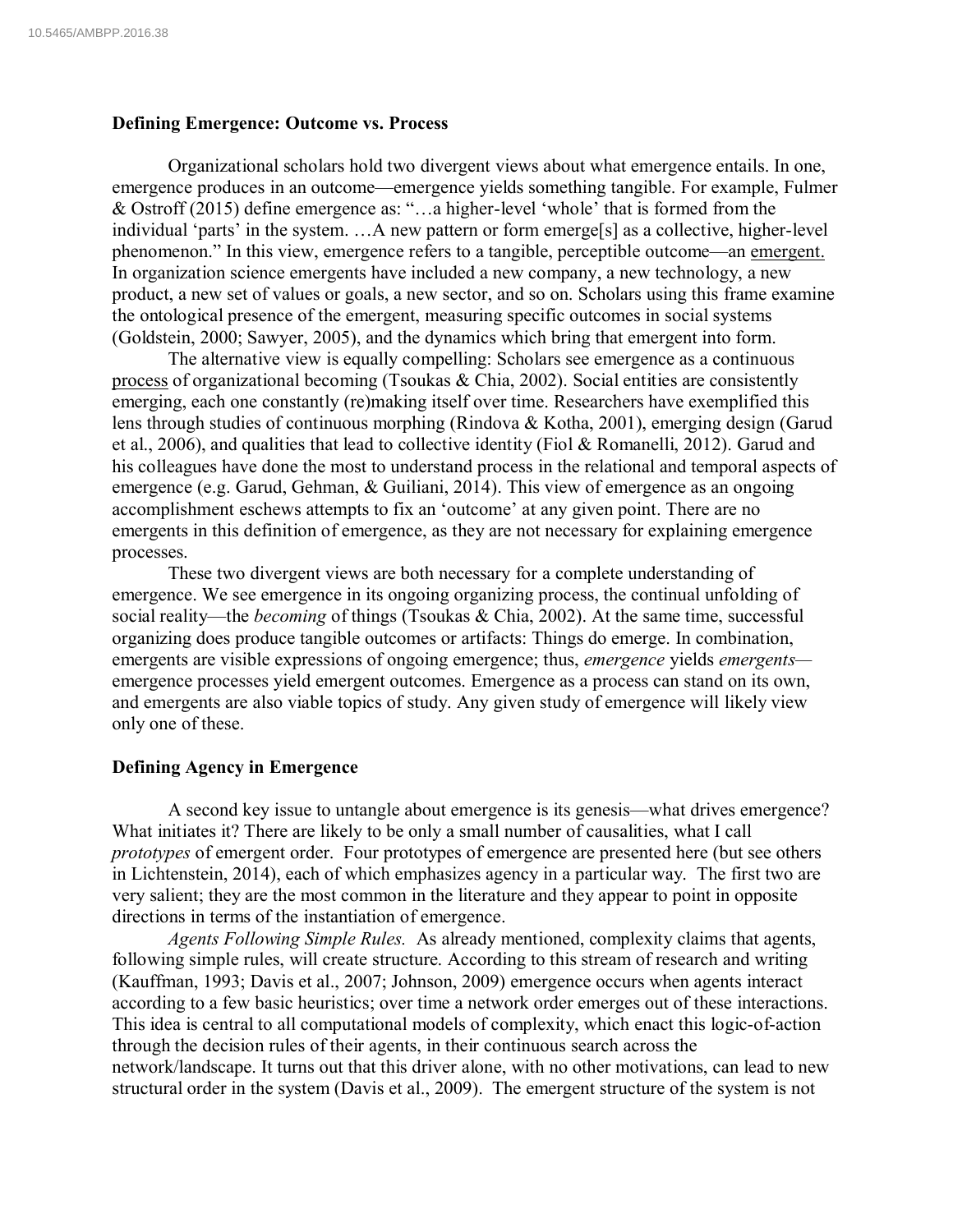initiated by any particular agent, but resides in the complexity of their interactions; this alone yields systemic order.

Importantly, there is very little that a computational agent can *do* to produce emergence in these models. No intentionality is necessary; emergence is a kind of accident (good fortune). The locus of activity is not in the agent per se, but within the (external) system. Thus, simple rules will generate order. Many people think this *is* what complexity means.

*Generative Emergence.* An alternative view of emergence is seen in the creation of new social entities (emergents); e.g. the emergence of a new company, a new product, project, or initiative. This is what I call generative emergence, in which agents actively pursue the creation of new order (Lichtenstein, 2014). Specifically, agents push the system far-from-equilibrium toward the possible emergence of an innovation or a new system. In this prototype of emergence, individual agents use their personal agency to create the conditions within which something new can emerge.

The core science behind generative emergence is Prigogine's dissipative structures theory, which explains the emergence of new systems in far-from-equilibrium conditions. Applications of this paradigm of emergence were initiated by Smith (1986) and Leifer (1989), and have been used to explain emergence in entrepreneurial firms (Lichtenstein, Dooley, & Lumpkin, 2006), organizations (Plowman et al., 2007), and in regions (Chiles et al., 2004). In generative emergence agents have an intention to create something; this intention drives the system into a disequilibrium state. As tension mounts, experiments and combinations are tried to find the right solution. At the peak of this influx the system will hit a critical point, on the other side of which is emergent order, or failure. If the process is successful, what emerges is a new way of organizing that improves the system in a fundamental way. However the entity may not undergo emergence, and instead collapse and end. Many entrepreneurs are familiar with this result, although it is rarely reported in complexity studies.

These elements—disequilibrium, tension, experiments, re-combination—are present in all major studies that draw on dissipative structures theory. Likewise, the drive to create new entities (projects, companies, collaborations) is central to the generative emergence prototype.

*Contrasts in Agency Between the Two Prototypes of Emergence.* Note the profound contrast at the heart of complexity. With simple rules, agents do not need to have a drive—indeed, computational agents don't have access to such personal preferences at all. Instead, ongoing interactions with other agents are all that's necessary to create emergent order. In contrast, the driver of generative emergence is entrepreneurial passion—individual and shared effort that drive the creation of a new system or entity. Here, committed effort is the driver of emergence.

Each emergence scholar follows their own path, of course. Although I have not pursued computational studies I have great appreciation for the insights I've gained from those who do. Yet as an entrepreneurship scholar, my focus is drawn toward generative emergence, which for me provides a more grounded explanation of emergence in that context. However—and more importantly—these are not the only two prototypes of emergence.

### **Further Prototypes of Emergence**

Although these two categories of emergence are by far the most common in organization studies, other prototypes have been identified as well: symbiotic processes and macro emergence. These are briefly presented next.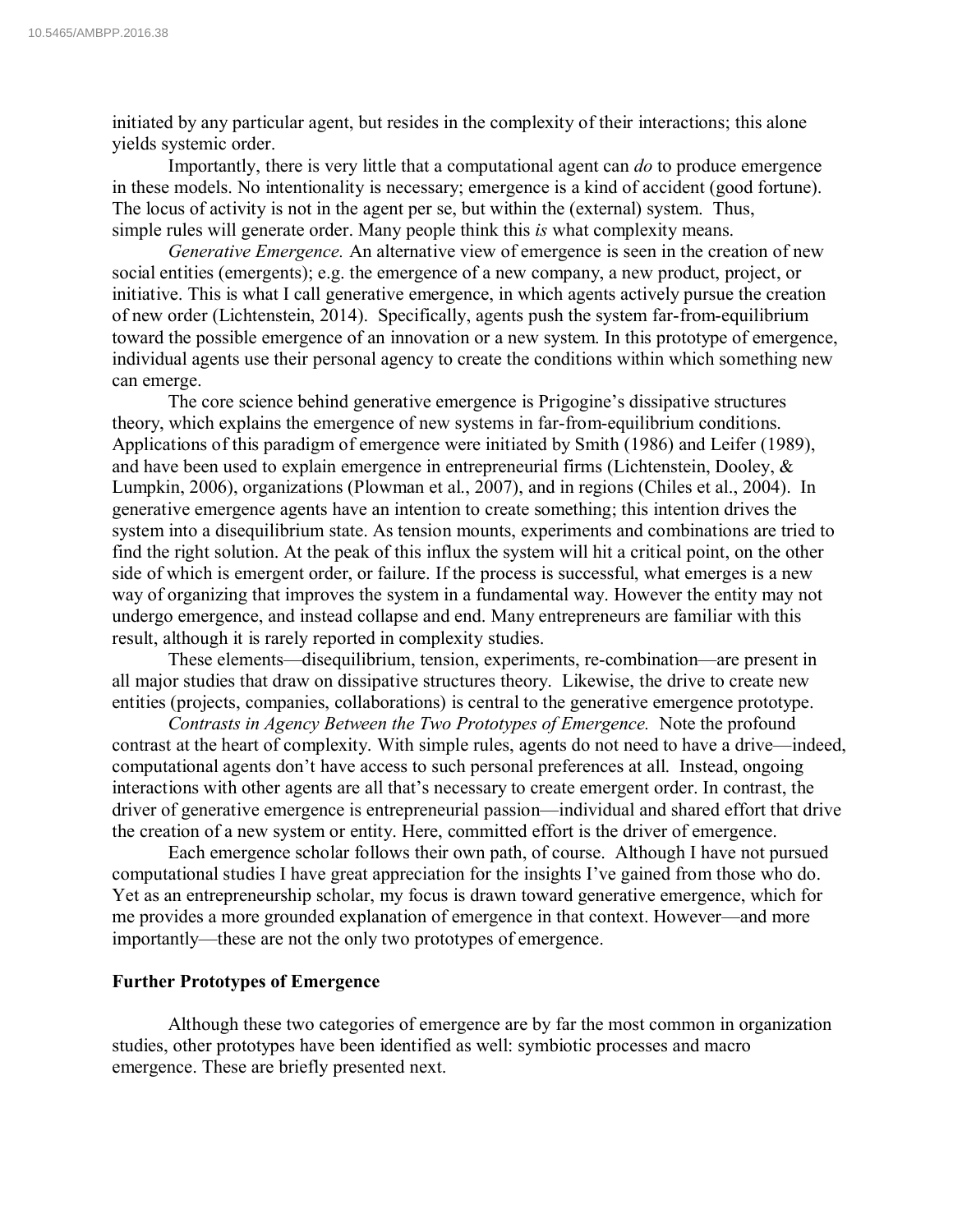*Symbiotic Processes: Symbiogenesis, Autocatalysis, Resilience.* A third causal process for emergence occurs in the co-generation of organic structures which increases their effectiveness by orders of magnitude. A core exemplar is symbiogenesis, whereby an emergent system within the cell begins to envelop organelles into itself, creating mitochondria. These allow the cell to produce 2000% more energy than was possible before this emergence (Corning, 1995). Another exemplar is ecological resilience (Gunderson & Holling, 2001) which describes an adaptive cycle of development and re-development in ecosystems across many scales. This cycle is self-reinforcing, based on an ongoing interchange across system levels; the term *panarchy* reflects this multi-layer effect. This framework has been particularly applied to issues of sustainability in natural and social systems (Folke et al., 2004; Walker et al., 2004).

*Macro Emergence Prototypes.* A fourth prototype examines emergence in more macro contexts. Collaborative emergence (Sawyer, 2005), in particular, shows how non-linear dynamics in a social system can lead unexpectedly to social movements and institutional emergence, where individuals' combined efforts aggregate into a broader collective. Studies of this social process have been done on complex innovations, inter-organizational collaborations, new organizational forms, emergent schema, new institutional fields and new markets. Unfortunately the variety of theoretical frames across studies makes it difficult to distinguish a specific driver for emergence. Still, this prototype is often cited in sociological instances of emergence.

*Summary of Prototypes.* These four prototypes of emergence—simple rules, generative emergence, symbiotic processes, and macro emergence—are each based on a distinct causal logic. Like the dual nature of process and outcome in emergence, all four are necessary and relevant; links between them and others will be a continuous source of innovation for the field.

#### **Potential for a Science of Emergence**

Two claims have been made about this prospective discipline. First, emergence is both a process and an outcome: emergence processes yield emergent outcomes. Both of these are equally valid, yet they are nearly incommensurate, making it hard to pursue research across those boundaries. By being more clear about which orientation is taken in any article, we may be able to better distinguish the two, and integrate ideas within and potentially across these frames.

Second, emergence does not have a single driver or unique cause; instead, emergence occurs through (at least) four prototypes. These may be arranged on a continuum of sorts. On one end is simple rules: Emergence is not caused by an agent but occurs through unintentional interactions between agents, all directed by simple rules. Here the driver is rules, interdependencies, and interactions—all of which reside outside the agent. At the opposite pole is generative emergence: agents actively pursuing emergence with passion and commitment. Here the drivers are within the agent, who leverages opportunity and creativity to generate order in a given system. In between these two are other dimensions of mixed causality. The notion of prototypes allows these different causalities to each be valid for exploring emergence.

Future work should explore several research avenues. One key extension is to see complexity research as but one of many avenues for examining emergence in/of/across organizations. This speaks to literatures that go beyond complexity, including effectuation and bricolage (from entrepreneurship), and relational coordination/leadership. At a macro level emergence has been examined in terms of social movements, institutional entrepreneurship, alliances and collaborations, shared innovation, and so on. Moreover, although many emergence